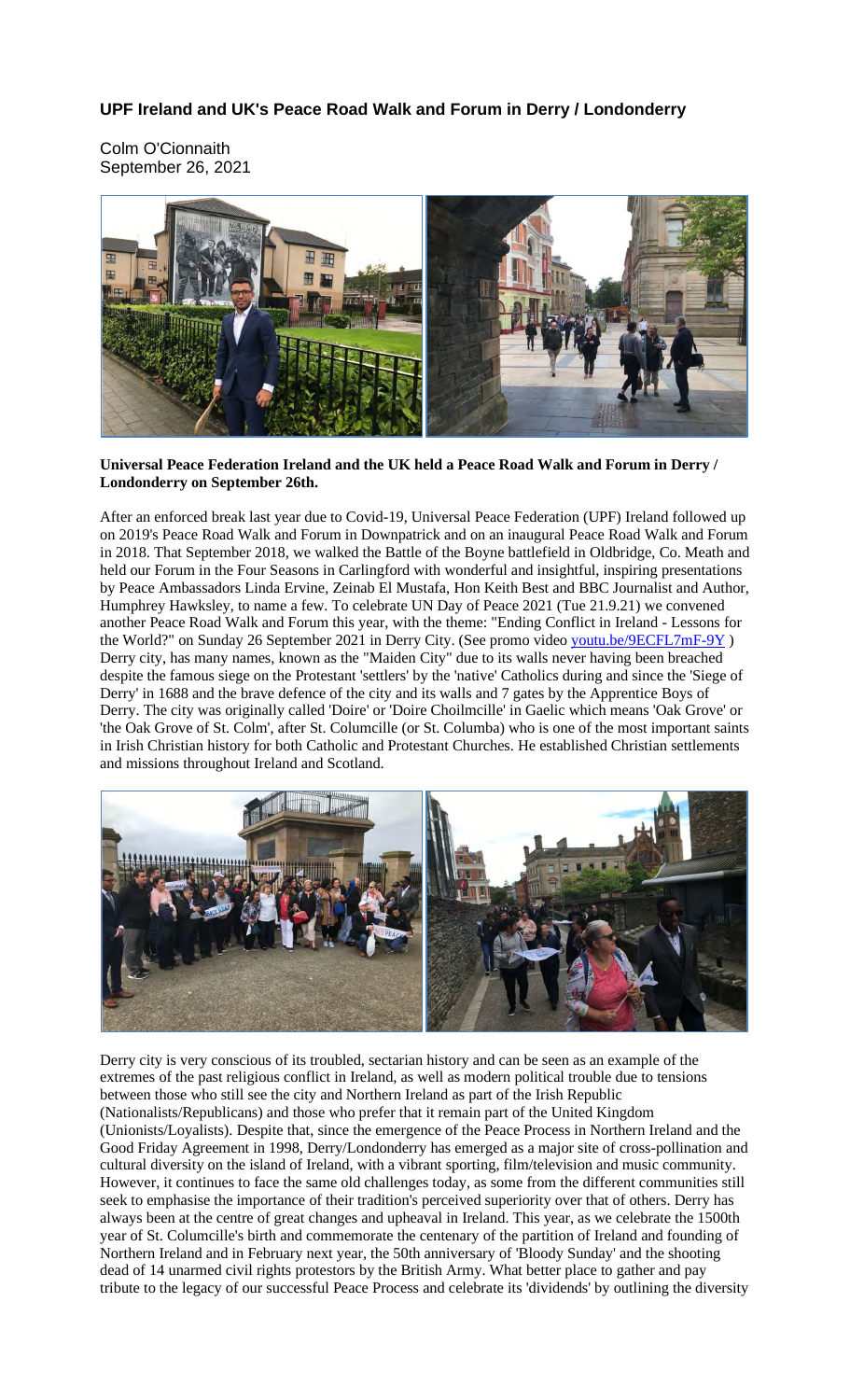and prosperity of our new Ireland?

UPF Ireland believes in a vision of unity between communities and those of different national identity and want this event to showcase our efforts to continue to bring disparate identities together in mutual peace, respect and understanding, to practice True Love through walking and talking together in a prayerful and respectful manner about our shared ideals of peace and how to work to transcend our differences and ensure they are points of diversity and strength not conflict.

Derry is widely regarded as the place where the modern 'Troubles' started in Northern Ireland, following the 'Battle of the Bogside' in 1969 when the local police (the 'Royal Ulster Constabulary' - since disbanded and reformed as the PSNI with officers drawn from all communities), stopped a demonstration by Catholic Nationalists for civil rights, which in turn led to them attacking the Apprentice Boys' Parade commemoration in August 1969. The Peace Road Walk was held on Sunday morning, September 26, 2021, including a one hour guided walk around Derry city which took in locations and sights of historic and religious significance, such as the Walls of Derry and the Civil Rights March route. On the route we will pass some locations of important faith significance, stopping for a brief interfaith prayer reading from the 'World Scriptures: Anthology of Sacred texts'. The Peace Road Forum was held after a buffet lunch at the Forum venue, Derry City Hotel. There was a cross-community participation in this event that highlighted the success and benefits of the peace process as well as the ongoing building of its institutions, despite recent challenges such as Brexit, Irish Sea Border, etc. The Speakers and Panellists reflected this. The 'Forum' that convened after lunch around 2 p.m., with the keynotes and QandA finished at 5pm (including new Peace Ambassador award presentations and closing remarks, etc).

UPF seeks to promote interfaith harmony, family values, mutual prosperity and peace through dialogue and community bridge-building. Content of addresses and brief to keynote speakers will emphasise our values of interfaith, family, mutual prosperity and good governance, peace, tolerance and harmony above all. We believe this event will highlight our larger vision of interfaith peace, tolerance and parity of esteem for all on the island, especially our 'new Irish/Northern Irish' who are enriching our culture greatly and building a new future of peace with us, despite the challenges of integration and our troubled history.



Mr. Gleann Doherty, owns and operates www,derryguidedtours,com and is a fully trained Derry tour guide with a B.A Hons degree in Irish History and Politics from University of Ulster. Gleann conducts political and historical walking tours of Derry and coach tours of Donegal. He is an expert in all areas of Irish history from St. Colmcille, the Plantation of Ulster, 1641 Rebellion, Siege of Derry, 1798 Rebellion, Battle of the Bogside, Bloody Sunday, the Peace Process and right up to present day politics. Gleann specialises in teaching peace and conflict studies to university and school groups. Gleann has personal tragic experience of having his dad murdered on Bloody Sunday.

Lord John Alderdice is a Northern Ireland politician. He was the Speaker and a Member of the Northern Ireland Assembly for East Belfast from 1998 to 2004 and 1998 to 2003, respectively. Alderdice was appointed to the House of Lords on 8 October 1996 where he sits as a Liberal Democrat. On 10 June 2010, he was elected to the new position of convenor of the Liberal Democrat peers, a role in which he chairs the Liberal Democrat parliamentary party in the House of Lords. He was elected president of Liberal International in 2005. See video of Lord Alderdice's speech here.

Abood AlJumaili, a.k.a. Bonnar Ó Loingsigh, is a Justice, Diversity, Equality, Integration and Inclusion Advocate and Advisor. He is also a GAA Hurling player and SARI (Sport Against Racism Ireland)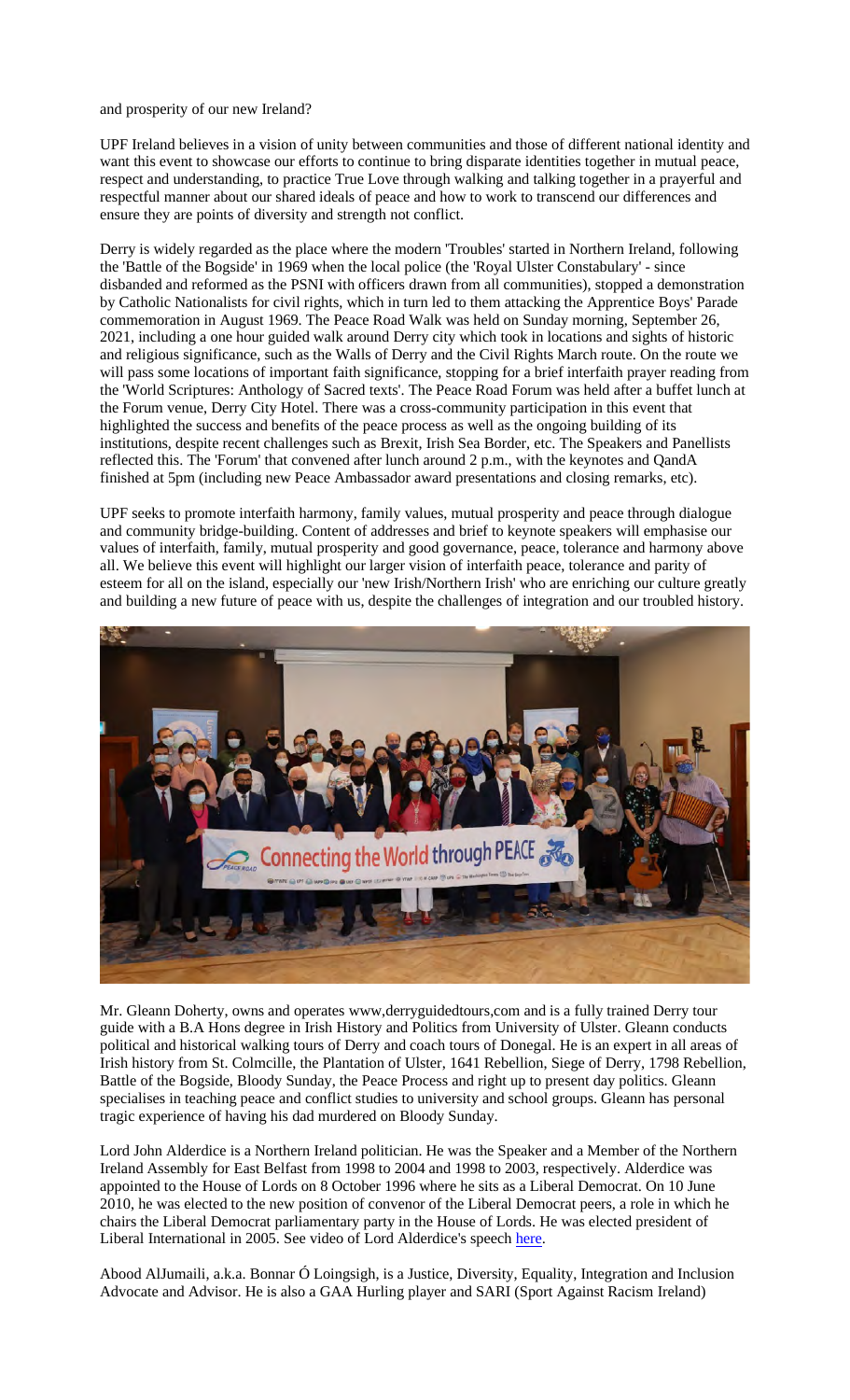Ambassador. Mr. AlJumaili is a Parliamentary Intern at Dáil Éireann (Irish Parliament) and Project Officer with Ireland's largest youth information website (SpunOut), which includes a project which he is leads, focusing on the voices of the Irish youth. Abood is also the UNESCO Council of Europe TRUST Competition winner 2021. The UNHCR has published a video about Abood's integration work in Irish Society.



Cllr. Yemi Adenuga is Ireland's first ever elected Black Female public representative and Meath County Council's first migrant councillor. She ran in the local elections of May 2019 and was elected as a Fine Gael councillor, representing Navan Municipal District. Yemi and her family 'The Adenugas' are the first migrant family to feature on the TV hit reality show 'Gogglebox Ireland' which aired on Virgin Media Ireland. Yemi first lived in Dublin when she came to Ireland in 2000, and relocated to Navan in 2004, where she lives with her husband and children. Yemi has a background in Radio and TV Broadcasting as a presenter, Newscaster, producer and Talk show host. She is a People Development Strategist, a Confidence Coach and an entrepreneur who builds people through the MIB INSTITUTE of People Development. She holds a Business Studies Degree and Post-grad cert from UCD Innovation Academy and an MBA from Liverpool John Moores University. Cllr Adenuga is also a social Entrepreneur, who founded Sheroes Global, a social enterprise which Inspires, empowers, and impacts women and young people to be more. The initiative delivers skills acquisition training to women and youth through its Sheroes Empowerment program, builds the confidence of young girls in the community through its Sheroes Girls club and empowers male mentors in communities to raise boys to be good men through its Sheroes boys-to-men project. Through her 'Exploring Options' Project, she gives career guidance to secondary school students, helping them explore various options available to them based on their passion and personality type, using the 'Exploring options' book, which she gives FREE to young people. 12,500 copies of the book have been given to students FREE in different parts of the world.